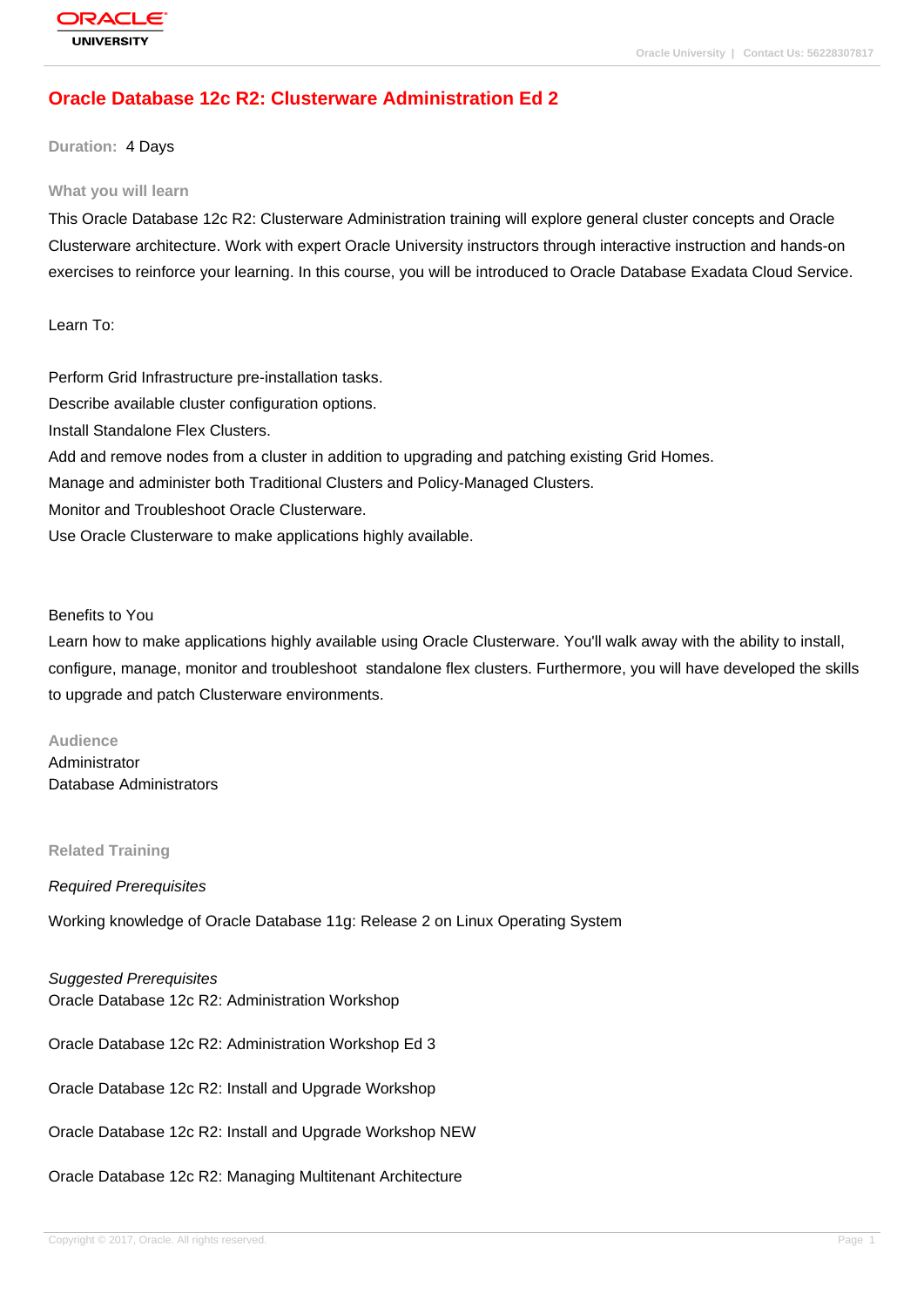Oracle Database 12c R2: Managing Multitenant Architecture Ed 2 Oracle Database 12c: Administration Workshop Ed 2 Oracle Database 12c: Install and Upgrade Workshop Working knowledge of Oracle Clusterware, ASM & RAC on Linux

#### **Course Objectives**

Describe the components and functions of Oracle Autonomous Health Framework Use the Cluster Resource Activity Log

Locate the Oracle Clusterware log files

Explain the principles and purposes of clusters

Describe cluster hardware best practices

Describe the Oracle Clusterware architecture

Describe Available Cluster Options

Perform pre-installation tasks for Grid Infrastructure

Perform an image-based Grid Infrastructure installation

Perform the prerequisite steps to extend a cluster

Add a Leaf node and a Hub node to a Flex cluster

Describe the scope and capabilities of what-if command evaluation

Demonstrate your Clusterware management proficiency

Describe the architecture and components of policy-based cluster management

Implement load-ware resource placement

Implement server weight-based node eviction

**Course Topics**

**Introduction to Clusterware** Cluster in general Oracle Clusterware Characteristics Oracle Clusterware Architecture and Cluster Services Overview Oracle Clusterware Requirements: OS, Public/Private Networks, and IP addresses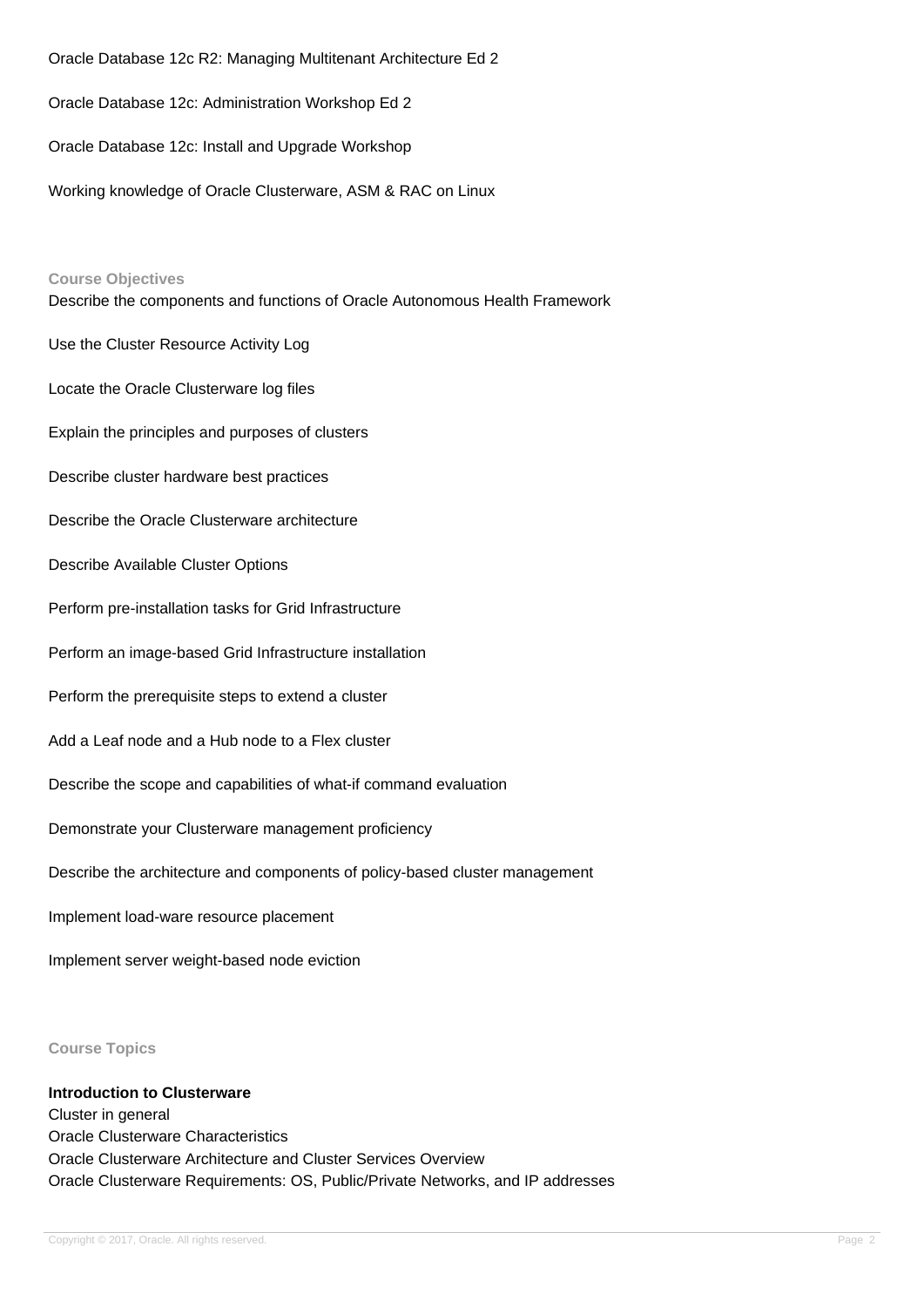Grid Naming Service (GNS), Shared GNS, and Highly Available GNS GNS Configuration Options Single Client Access Name (SCAN)

### **Cluster Configuration Options**

Oracle Standalone Clusters Oracle Domain Services Cluster Oracle Member Cluster for Oracle Databases Oracle Member Cluster for Applications Oracle Extended Clusters

### **Grid Infrastructure Pre-Installation Tasks**

Shared Storage for Oracle Clusterware Sizing Storage for Oracle Standalone Cluster Grid Infrastructure Management Repository Details Checking System Requirements Single Client Access Name for the Cluster Redundant Interconnect Usage Kernel Requirements Groups and Users

## **Grid Infrastructure Installation**

Performing an image-based Grid Infrastructure Installation Choosing a Cluster Configuration Option Grid Plug and Play Support for Flex Cluster Configuration Configuring Shared GNS Verifying the Oracle Clusterware Installation

## **Managing Cluster Nodes**

Adding Oracle Clusterware Homes Prerequisites for running addnode.sh Adding a Node with addNode.sh Configuring the node role Removing a Node from the Cluster

## **Traditional Clusterware Management**

Clusterware Admin Tools Review Oracle Clusterware startup and shutdown Administering the Voting Disk file Administering the Oracle Cluster Registry Disk file Network Administration Reasoned What-If Command Evaluation

## **Policy-Based Cluster and Capacity Management**

Policy-Based Cluster Management Overview Server Categorization Policy Set Load-Aware Resource Placement Server Weight-Based Node Eviction

## **Patching Grid Infrastructure**

Out-of-Place Oracle Clusterware Upgrade